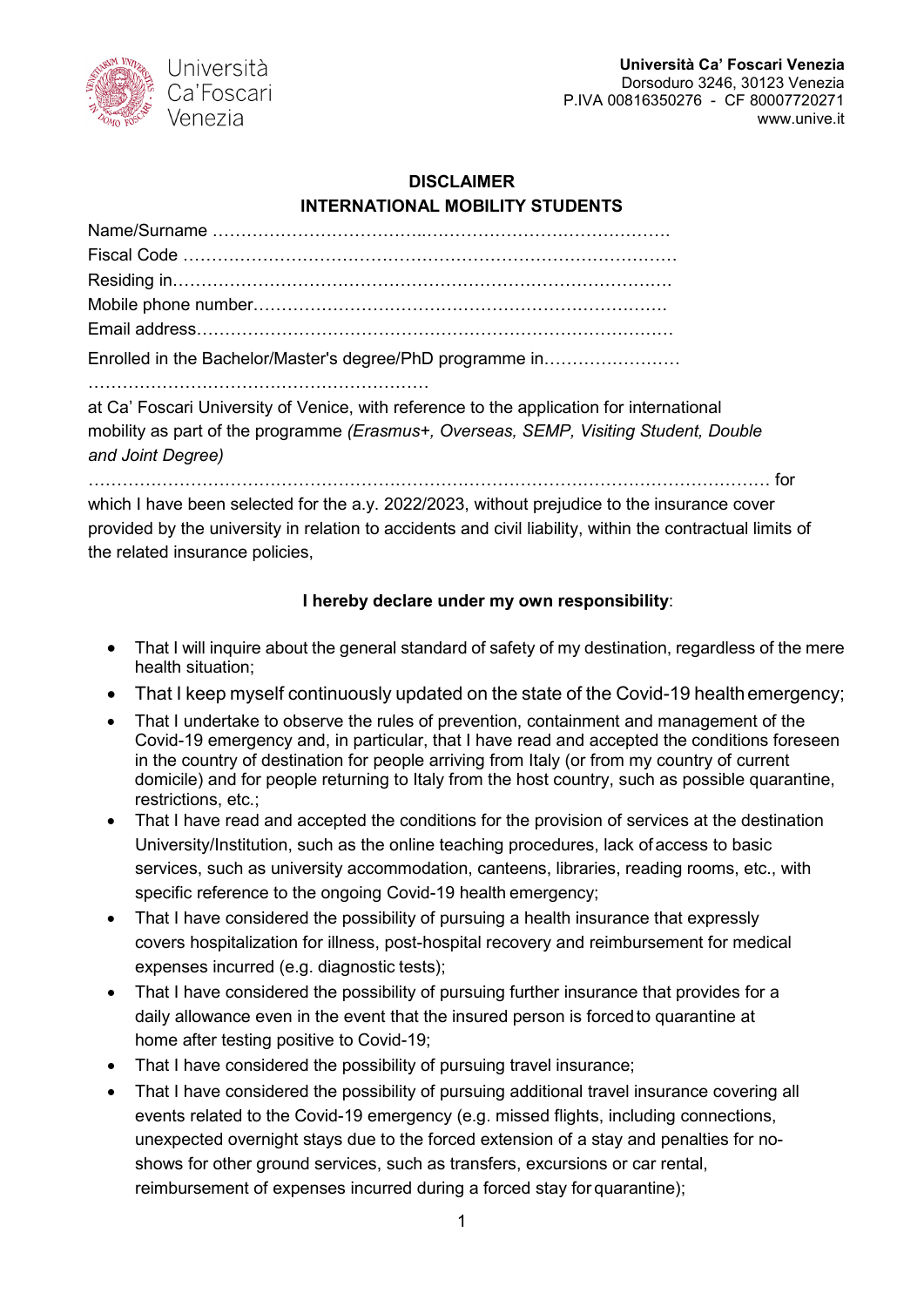

• That I shall indemnify Ca' Foscari University of Venice from any damages or liability consequent to or connected to the circumstances listed above and for any unforeseen event related to the interruption/cancellation/modification of the procedures and/or timing and/or terms and/or conditions of the mobility programme described above for reasons related to the Covid-19 emergency or to any other risk situation.

DATE AND PLACE .…..………………………… SIGNATURE...................................................................

Enc: copy of the declarant's identity document

## **PRIVACY STATEMENT**

Pursuant to and in accordance with Art. 13 of EU Regulation 2016/679 ("Regulation"), we inform you that:

a) the Data Controller is Ca' Foscari University of Venice ("University"), Tax Code 80007720271 with registered office in Venice, Dorsoduro 3246, PEC: [protocol@pec.unive.it,](mailto:protocollo@pec.unive.it) represented by the Rector *pro tempore*;

f) the University has appointed a "Data Protection Officer", who can be contacted by writing to the email address [dpo@unive.it](mailto:dpo@unive.it) or to the following address: Ca' Foscari University of Venice, Data Protection Officer, Dorsoduro 3246, 30123 Venice (VE),;

c) your personal data shall be processed by the Ca' Foscari University of Venice as part of the management of mobility procedures. The provision of personal data is essential for participation in the mobility programme and failure to provide them makes participation impossible;

d) the legal basis for processing is represented by Art. 6.1.a) of the Regulation ("consent of the data subject"). You may revoke consent given at any time by writing to the Data Protection Officer at [dpo@unive.it.](mailto:dpo@unive.it);

e) where personal data fall into the categories referred to in Art. 9 of the aforementioned EU Regulation, all the measures shall be taken to guarantee its accuracy, completeness,

confidentiality and minimization, as well as to prevent its wrongful dissemination;

f) the data shall be processed and stored for the time required to complete the project activities referred to in letter c) above, as well as to comply with the checks foreseen under the regulations in force. In any case, they shall be stored for the time established by the regulations in force on the conservation and archiving of administrative documentation;

g) the personal data referred to in letter c) shall be processed using paper and IT tools and may be made available to national and/or Community public entities/authorities, for the purposes of checks required by law, and to entities offering the University instrumental and ancillary services appointed